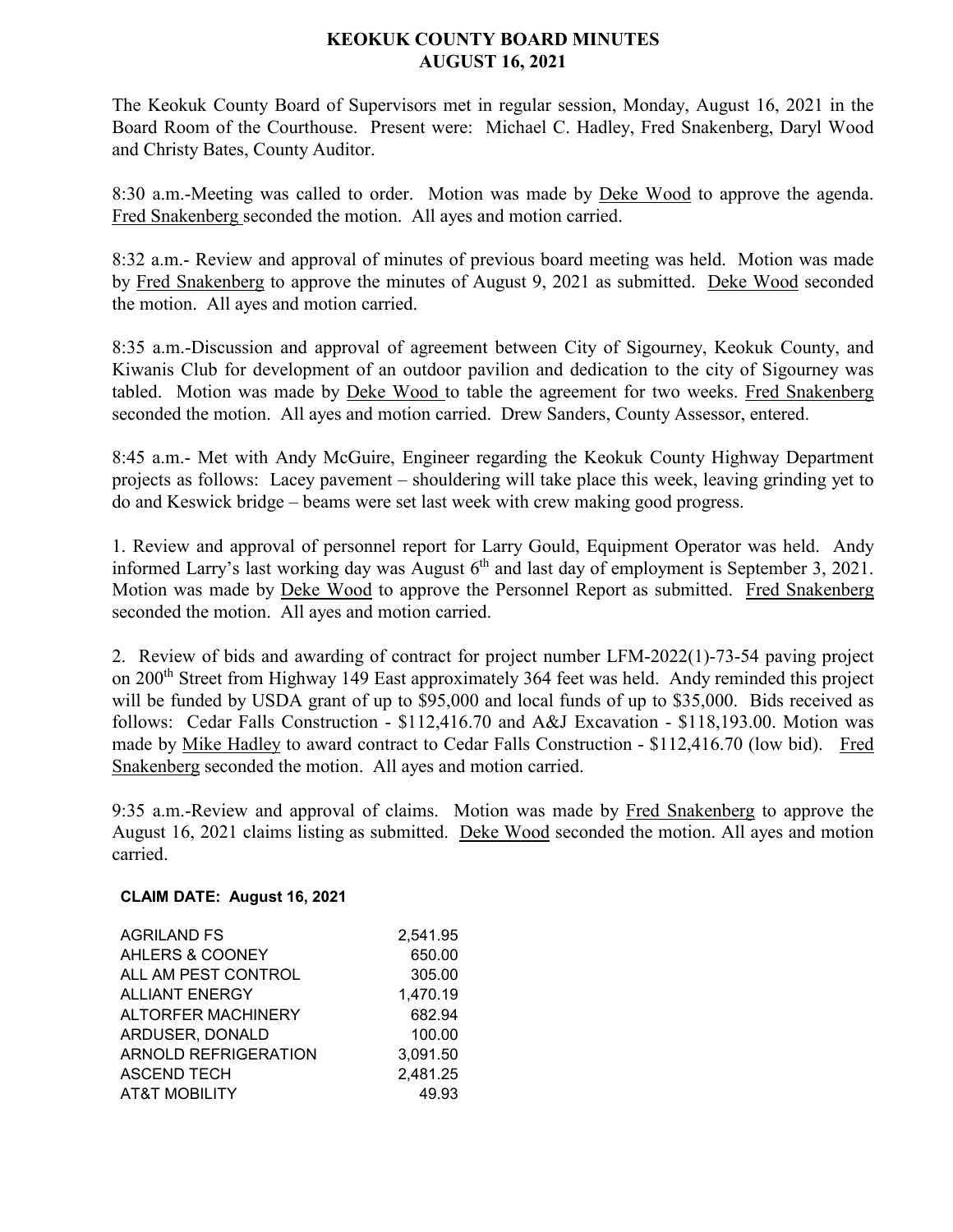## Page -2- (08-16-2021)

| <b>BAILEY OFFICE</b>           | 357.66    |
|--------------------------------|-----------|
| <b>BANLEACO</b>                | 113.10    |
| <b>BARRON MOTOR</b>            | 313.72    |
| <b>BOND, RICHARD</b>           | 26.06     |
| <b>BROTHERS MARKET</b>         | 1,281.64  |
| <b>CENTRAL IA DISTRIBUTING</b> | 729.00    |
| COBB OIL CO                    | 30.02     |
| <b>COVERT TRACK GROUP</b>      | 600.00    |
| <b>COX SAN &amp; RECYCLING</b> | 5,860.00  |
| <b>DESIGN HOUSE</b>            | 36.25     |
| <b>DISASTER SERVICES-EMS</b>   | 45,000.00 |
| <b>DOUDS STONE</b>             | 60,883.68 |
| <b>ELLIOTT BULK SERV</b>       | 2,492.24  |
| <b>FARMERS COOP</b>            | 2,208.80  |
| <b>GENTRY, HOYT</b>            | 100.00    |
| <b>GORDON FLESCH CO</b>        | 178.55    |
| <b>GREENLEYS CORP</b>          | 47.00     |
| H & M FARM & HOME              | 919.65    |
| <b>HICKENBOTTOM</b>            | 536.58    |
| <b>IDEAL READY MIX</b>         | 338.00    |
| IA DEPT OF NATURAL RES         | 340.00    |
| <b>IA LAND RECORDS</b>         | 50.00     |
| <b>IA PRISON IND</b>           | 1,555.00  |
| IA STATE MED EXAM              | 1,970.00  |
| <b>ISAC</b>                    | 240.00    |
| <b>ITSAVVY</b>                 | 390.00    |
| KEOKUK CO HWY DEPT             | 73.19     |
| <b>KEOKUK CO RECORDER</b>      | 5.06      |
| <b>KRG GUTTERS</b>             | 700.00    |
| LISCO/LTDS                     | 407.47    |
| <b>MAHASKA CO AUDITOR</b>      | 1,637.39  |
| <b>MID-AMERICA PUBLISHING</b>  | 119.76    |
| <b>MISC ON MAIN</b>            | 99.49     |
| MODERN COOP TELEPHONE          | 354.80    |
| MULTI-COUNTY OIL               | 2,214.00  |
| NO ENGLISH TELEPHONE           | 899.38    |
| PHELPS AUTO SUPPLY             | 1,609.04  |
| POMP'S TIRE SERVICE            | 4,894.43  |
| QUINN, CHERYL                  | 100.00    |
| <b>RC SYSTEMS</b>              | 338.85    |
| <b>RIVER PRODUCTS CO</b>       | 34,108.15 |
| RMA ARMAMENT INC               | 1,776.40  |
| <b>SCHROEDER FR/ALIGN</b>      | 359.00    |
| <b>SIGOURNEY LUMBER CO</b>     | 954.75    |
| SIGOURNEY TV & APPLIANCE       | 75.00     |
| SIGOURNEY, CITY OF             | 621.10    |
| <b>SINCLAIR TRACTOR</b>        | 32.72     |
| STRUPP, FLOYD                  | 7.39      |
| <b>TIPREC</b>                  | 2,740.72  |
| THOMPSON, AMBER                | 44.05     |
| <b>THOMSON REUTERS-WEST</b>    | 482.22    |
| <b>TIFCO INDUSTRIES</b>        | 659.61    |
| <b>TRUCK CENTER</b>            | 152.85    |